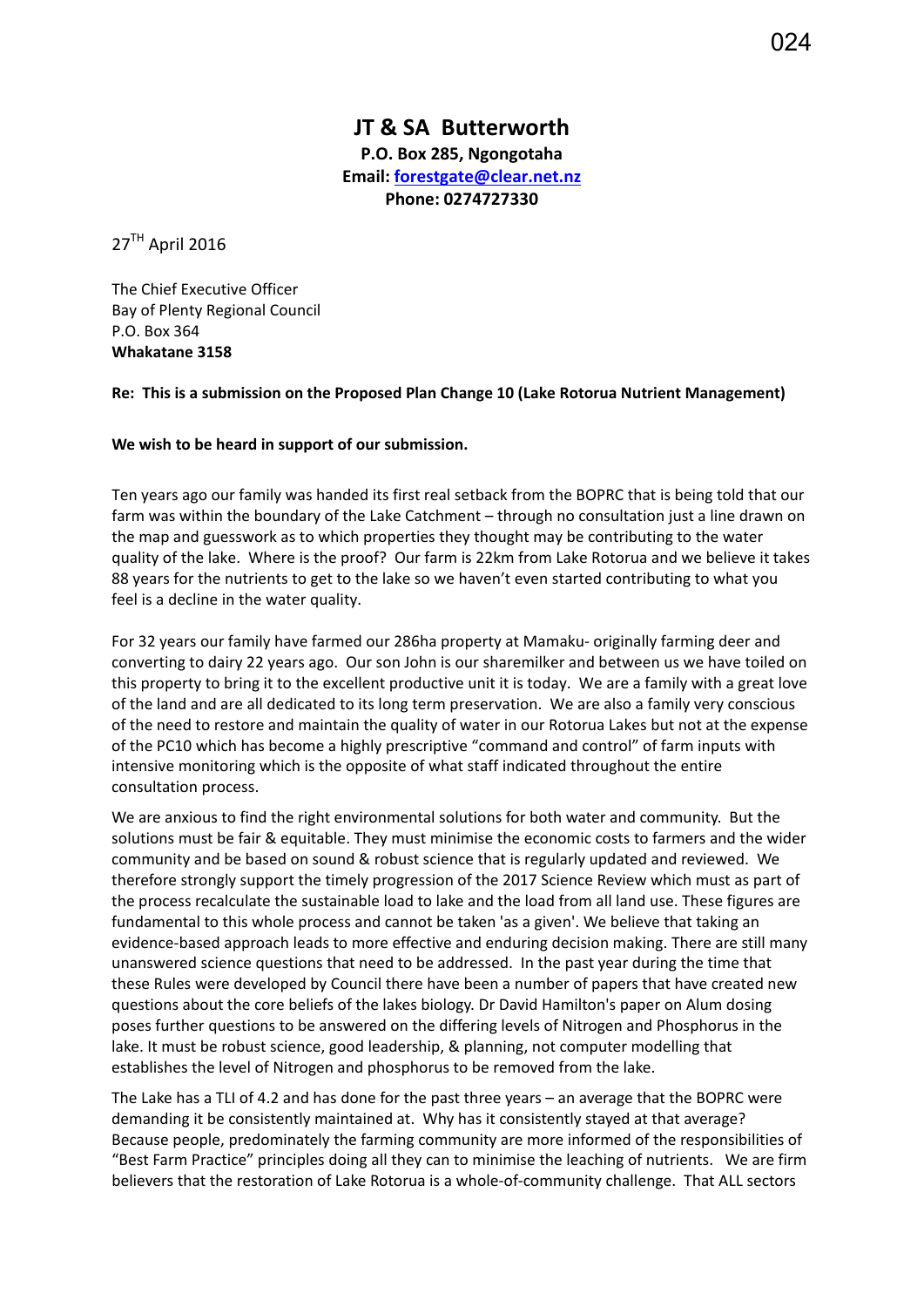of the community should be expected to implement reasonable, practicable and affordable measures to avoid, remedy or mitigate nutrient losses. The RPS is clear that if the lake requires further nutrient reductions to remedy the legacy issues so that the lake can meet the community values and objectives then this carries public benefit and should be funded accordingly. When the Rotorua community spent millions of dollars installing a sewerage system to stop effluent flowing in to the lake – the Rotorua farmers also contributed a significant amount of money to that upgrade without having not directly contributed to the problem but a councillor at the time said that we would benefit from a cleaner lake just as much as the urban people. So if the rural community had to contribute to that upgrade the same should apply to the urban people in this instance – the community's expectation was that they wanted the lake restored to the 1960 levels due to the sewerage legacy load in the lake now they need to take a bigger responsibility just like we have to.

To contribute to Best Farming Practice on our property we have been most willing to undertake capital work by spending many thousands of dollars on on-going prevention and maintenance. This has included but not limited to an installation of a feed pad, fencing off all dry waterways that only run after rain, considerable infrastructure to capture all rainwater and run off from the dairy shed and yards, installation of diversions and now we are engaging with engineers to install a lined pond. The first quote we have received from AGfirst has amounted to \$ 394,000.00 – I can assure you we do not have the finance to undertake that. The natural sealed ponds that are currently in use are

unacceptable by BOPRC standards, yet there are companies out there who are willing to prove that they do not leak but again the BOPRC terminate the idea and torment us by not granting resource consent to discharge effluent which in turn allows us not to farm. This is bullying at its best!

The BOPRC have given us an option to engage with a Land Use Adviser to establish where our farms NDA sits at the moment compared to our benchmark figure. It also gives us the opportunity to have this same person assist us in creating a farm management plan for our property to ensure that we remain within the required NDA. We are in favour of farm management plans but they should only be a tool to help a farmer plan and measure different mitigation solutions. They must not be part of any regulatory process nor the compliance regime. Agricultural science research is continually coming up with new information and advice. We have agreed for AgResearch and BOPRC to jointly undertake a High Rainfall Nutrient Loss Trial on our property allowing the placement of lysimiters over paddocks for the next 3 years and recording necessary farm data. Originally our soil was classed as low leaching but that has now changed – again no science to back it up so hence the reason why we agreed to the above trial. We are hoping that the information gathered will provide certainty rather than another guess. This is another example of why we should not be having rules – it is guesswork - the outcome of this trial could have a significant impact on Overseer and the results coming out of it. We need the TRUTHFUL facts not hearsay.

Our professional industry bodies are continually changing their advice and message to us. Our international markets are constantly improving their standard s and we have to adhere to the extra recording work involved in meeting their requirements. A farm management plan needs to be a living document that is visited regularly with our advisors. It cannot be a piece of paper that is written today and filed for the next 20 year s – incorporating it with any consent does not make sense. We wouldn't want to have to show and explain this to council staff on a regular basis either -Council cannot expect nor have the expertise to micro manage our private business. All that is required for assessment of the output of nutrients from a property is the Overseer nutrient budget which we complete on an annual basis with our Ballance fertiliser representative.

Our farm was unintentionally late due to a communication breakdown between ourselves and a local consultancy business in forwarding our overseer files to the BOPRC so it could be run through the latest Overseer 6.2.2. When it was brought to our attention that we were one of the seven dairy farms that had not complied with the BOPRC request I set about ringing the other 6 farmers concerned. I was successful in getting another 4 farmers to provide their information. When we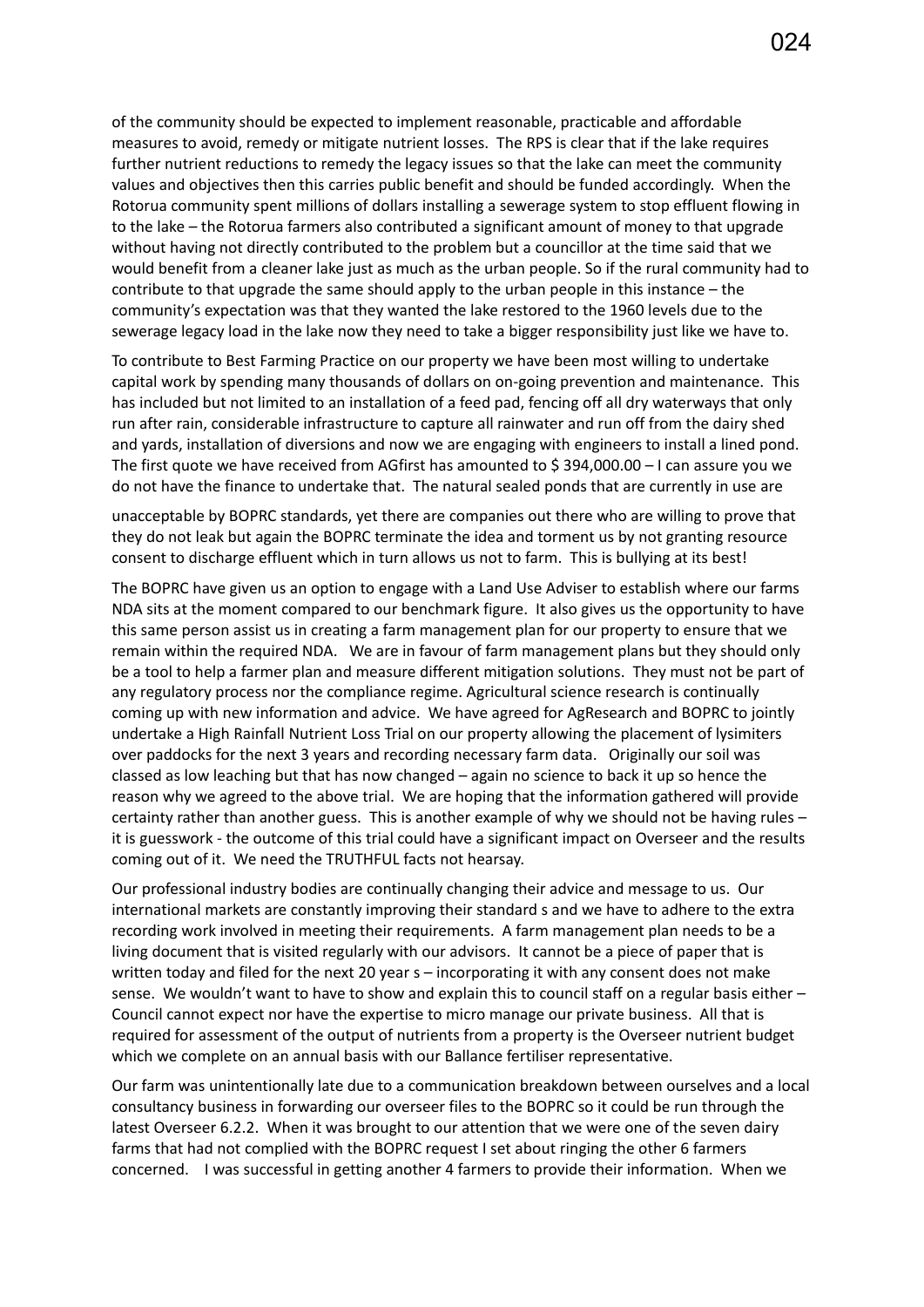requested our Provisional NDA from the BOPRC we were sent a letter stating the pNDA for our property. However this information was incorrect. It was in fact a sector average which was allocated due to our figures not being made available within the specified timeframe. The contents of the letter were totally misleading and unethical. This could have a significant impact not only on our property but the dairy catchment figures as a whole. We strongly recommend that the BOPRC ensure that all property owners are treated fairly and equally.

Our farm will not be engaging in this process until such time as we have been given our correct pNDA figure – we cannot be again working on assumptions. Furthermore the time frame for a Land Use Adviser to collate our personal farm information and complete the process that Council has dictated to is unacceptable. We are having to write this submission not knowing or understanding the impact that the rules will have on our property – what we do know is that if we have to make a 30% reduction from our benchmark to our pNDA then our business will not be viable. Being dictated to by BOPRC staff and councillors who do not understand our farming business is demeaning. We have a property that has decreased in value considerably; people are not interested in purchasing Catchment farms due to the unreasonable restrictions that are being placed on them by the Council and the uncertainty around whether the goalposts are likely to be shifted again in the future. We are 'flying blind' on the true economic and farm system effects to our property. The process is further exacerbated when the farm pNDA figures change monthly.

We believe that the setting of the target for the sustainable nitrogen load to Lake Rotorua in the Regional Policy Statement was done without the majority of the community having any understanding of the likely economic and social impacts to them personally or their community. It wasn't until the Collective Executive organised a meeting to once again assist their members with the issues that were relevant for discussion at the time that a huge number of small block owners and drystock farmers attended to express their dismay as they hadn't up until this time realised the impact the rules were going to have on their lifestyle, property valuations and lower productivity. How may land holdings and businesses are at risk of liquidating? What is the projected reduction in weekly cash flow through the Rotorua city given that it is well documented that every dollar farmers spend circulates four times through the wider business sector. The Farmer Solutions Project report estimates the cost to pastoral farmers of the new rules to be over \$88 million not taking in to account the loss of capital and not factoring in debt or interest. This fact cannot be ignored in a community that already has little growth. Council recently reviewed an economic report looking at the effect of the proposed rules on different farming systems. Two of the modelled scenarios were real farm systems located within the catchment (one happened to be ours). The summary stated that impacts on half of the farms is likely to be devastating yet Council still proceeds with the current Rules even though there is so much uncertainty in so many aspects of the process.

Nitrogen in the lake water is not the only nutrient causing any environmental impact on the water quality of Lake Rotorua currently. A lake that has been stable for 12 years is significant and should inform policy. It also means that the law makers can take sufficient time to make absolutely sure the path they are travelling on is the right one as this policy will not be easily altered once it is enshrined in law and the effects on individuals and their communities is huge. These Rules will affect people's lives, and the lives of their families & employees. The effects of the rules will be irreversible for much of the land around Rotorua so when it transpires that the figures were wrong or there was another way to restore the lake that had less social & economic consequences, it would be dishonourable for Councillors to have not considered all the options, prior to the rules being implemented. The ongoing current TLI gives Council a chance, before it instigates irreversible change and damage to the Rotorua economy, to pause, complete the science review and make sure there is not a better way.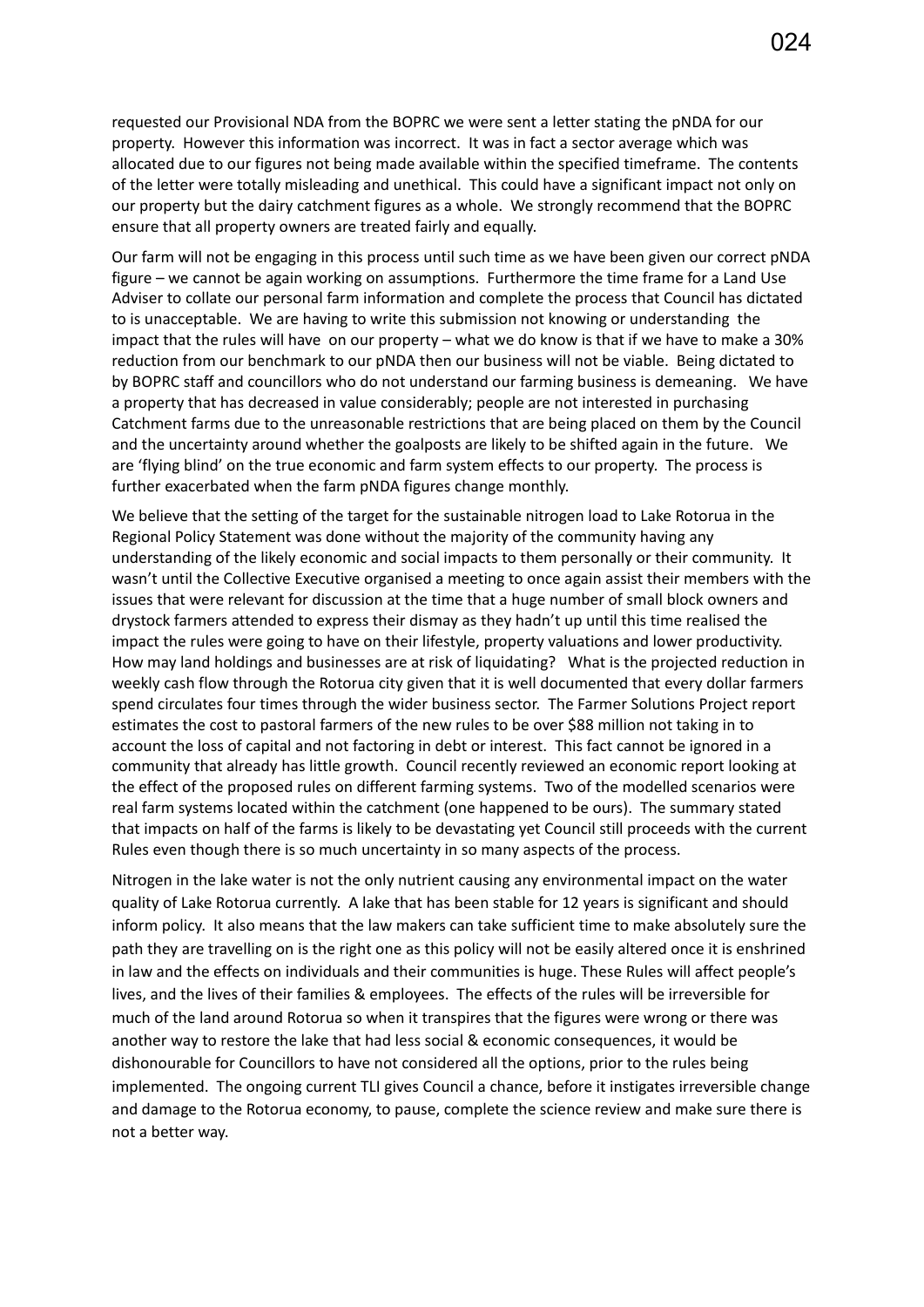The time frame that has been set (15years) to restore the lake is not fair or equitable or takes account of the intergenerational principal to current land owners given that the current water quality issues were mostly created by decisions of past community leaders, as acknowledged in the Memorandum of Understanding between the partners of the Lake Strategy group. It is interesting to note that the Waikato Regional Council has decided to allow 80 years for restoration of the Waikato catchment as they feel it took that long to degrade it.

Since the RPS was first notified, our understanding of what drives water quality in Lake Rotorua has changed significantly. Rotorua has experienced a long period of rapid improvement in water quality. This rule process has focused only on long-term management of nitrogen, with little attention paid to phosphorus. Dr Hamilton has presented evidence that the lake is now highly phosphate-limited. Since the very beginning of this process, the members of the Collective have strongly advocated that the most effective approach to delivering the desired community outcome is to aggressively tackle phosphorus in the short-term, with a longer-term commitment to reducing nitrogen loads that recognises that it has taken a century to reach the current state. Alum dosing is currently delivering this outcome. We feel we are being led to believe the option of continued alum dosing is not available, when there is no current science either in NZ or internationally that shows any ill effects from continued dosing. At present, community knowledge about how alum dosing works, the quantities involved or the risks is non-existent. Significant resources needs to be invested in research to determine the true effect of this process matched under local conditions before any decisions are made.

The proposed rules will take many decades after 2032 to have any effect on water quality. The likely result of this failure to plan is a drastic decline in water quality in the medium-term. No analysis has been presented on more adaptive approaches, like using alum dosing but changing strategy if there is any sign of negative environmental consequences emerging.

We have a succession plan for our son to gain equity in our business. That will now possibly not come to fruition as why would an enthusiastic, hardworking young man want to invest in a business that cannot be farmed to its potential. He did not achieve a diploma in Agriculture to have his career changed to picking nuts off trees or producing honey from Manuka plantings or sitting at home in his lazyboy chair watching pine trees grow with no financial return for 30 years. There may be a market for them at the end of this period but on what do we all live on during those years. Ours and his passion is to milk cows. We are dairy farmers because we love to work with animals. We object to you trying to destroy our livelihood. Government regulations require that the Councils must look at the economic, cultural, and social impacts on a community when major changes are proposed. You have certainly not taken these in to account – instead you are causing us a huge amount of unnecessary stress and are hell-bent on destroying our personal lives.

The Council need to be flexible, practical and humane. Instead of threatening farmers with a proposed loss of all they have laboured for for so long, work with us to find different management solutions and give us a chance to put those into practice for the benefit of the local farming community, the residents of Rotorua and for the economy of New Zealand. Farming will always play a strong part in the financial future of this country. Presently, dairying contributes over 25% of NZ's total gross income as well as supporting thousands of people and many businesses in off farm support and supply.

My husband at 78 years of age never thought that his hard work and life savings over the years ensuring that he has provided for his wife and children would be as stressful and challenging to this extent. Our retirement agenda was not to have to be attending numerous environment meetings nor having to spend hours writing submissions. BOPRC staff do not have the practical knowledge to understand what we as farmers are actually practising out there. You have taken many hours of our freedom away.